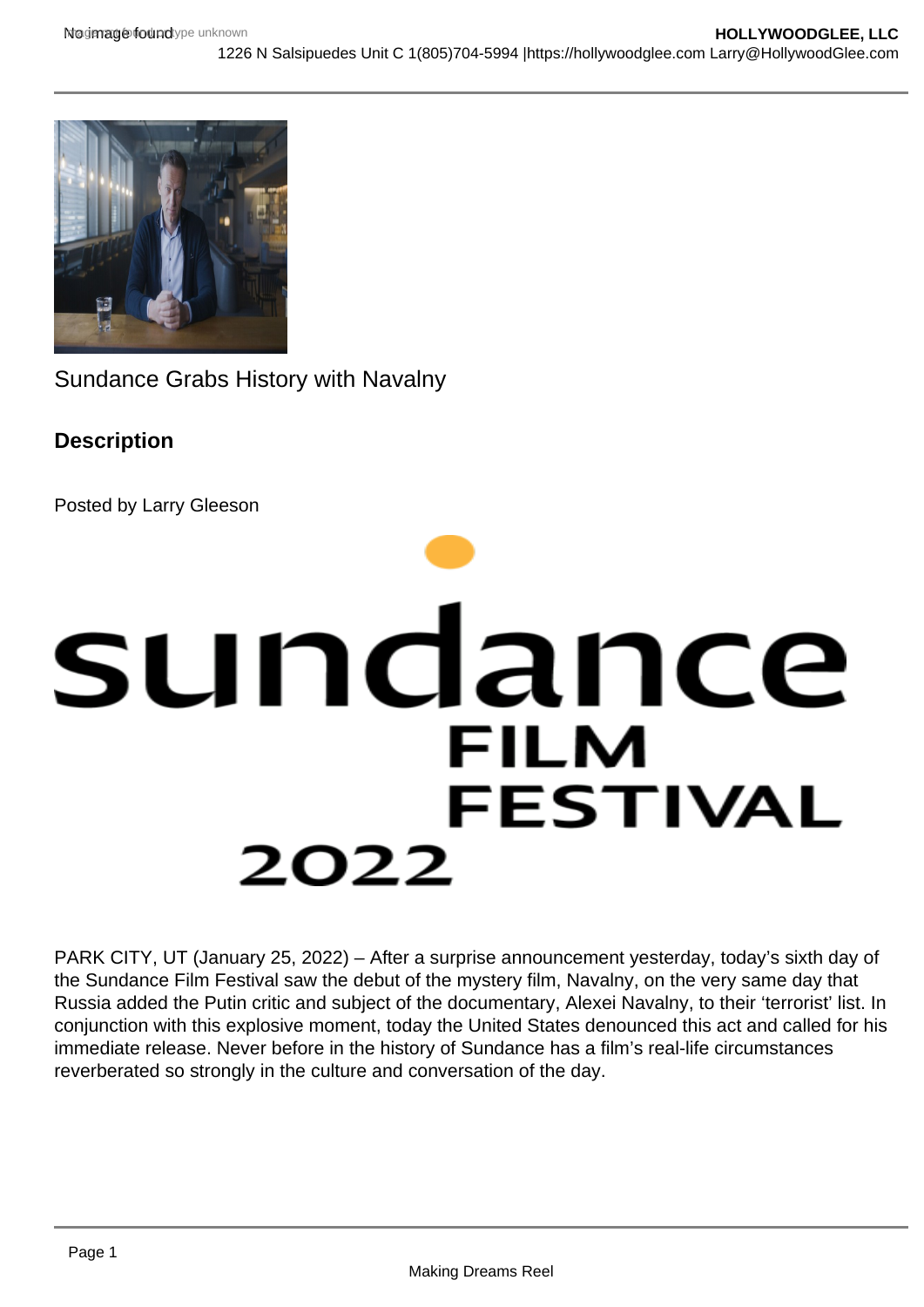A still from Navalny, an official selection of the U.S. Documentary section at the 2022 Sundance

Sundance Film Festival completed the sixth day of its online festival programming featuring conversations with Daniel Roher, John Early, Kogonada, Lisa Joy, Donald Elise Watkins, Lily McInerny, and was home to the World Premiere of Navalny on the very same day that Russia added Alexei Navalny to their terror list. Never before in the history of Sundance has a film and real-life circumstances been more timely.

Here's background from Sundance's BT –

In August 2020 while on a plane traveling from Siberia to Moscow, Russian opposition leader Alexei Navalny was poisoned with Novichok, a nerve agent implicated in attacks on other opponents of the Russian government.

Taken to a local Siberian hospital and eventually evacuated to Berlin, doctors confirmed that he had been poisoned with Novichok, a nerve agent implicated in attacks on other opponents of the Russian government. President Vladimir Putin immediately cast doubt on the findings and denied any involvement.

While recovering, Navalny and his team — already with a large social media following in tow partnered with the data investigative journalism outlet Bellingcat as well as other international news organizations to investigate his attempted assassination and find proof of the Kremlin's involvement. In NAVALNY, filmmaker Daniel Roher reveals a courageous and controversial would-be president at the precipice of sacrificing everything in order to bring reform to his homeland. —BT

Navalny Panel Members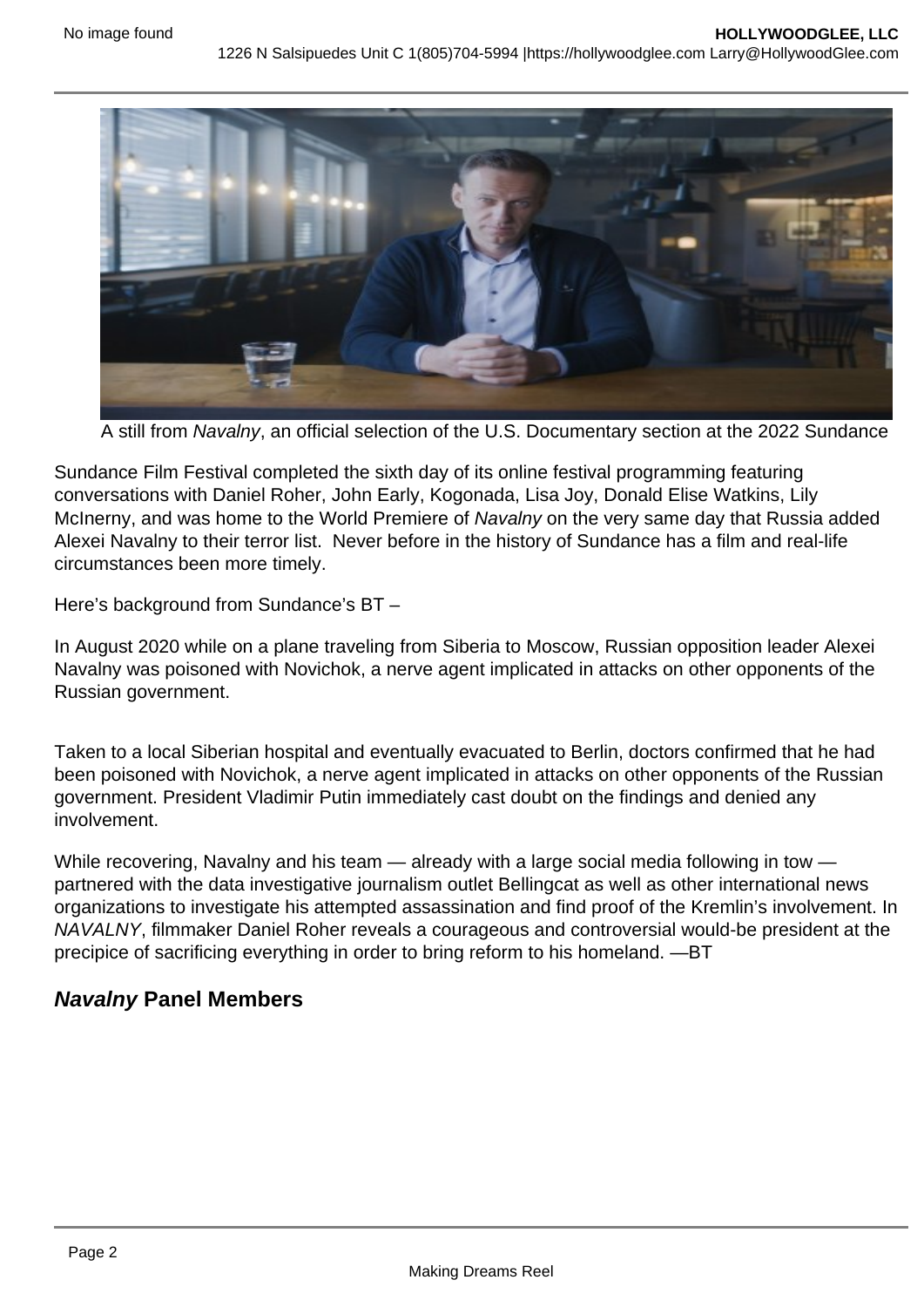(front, from L-R) Editors Langdon [Page, Maya Daisy Hawke an](https://hollywoodglee.com/2022/01/25/sundance-grabs-history-with-novalny/navalny-qa-3/)d Edmund Stenson and (back) [director of photography Niki Wa](https://hollywoodglee.com/2022/01/25/sundance-grabs-history-with-novalny/navalny-qa_51844165755_o/)ltl, producers Diane Becker, Shane Boris, Melanie Miller, and Odessa Raedattensd Diane & Bedkew, ing the Birector Daniel Roher Valley, an **DisiPlores sa Rae atten** W.S. Q&A fosy of Bundance in the 2022 premiere of Navanativah © 2022 Stringdance detection to the U.S. Documentary section at the 2022 Sundance Film Festival. © 2022 Sundance Institute.

Maria Pevchikh and Christo Grozev attend a Q&A following the virtual premiere of Navalny, an official selection of the U.S. Documentary section at the 2022 Sundance Film Festival. © 2022 Sundance Institute

Director Daniel Roher and Dasha Navalny, Maria Pevchikh and Christo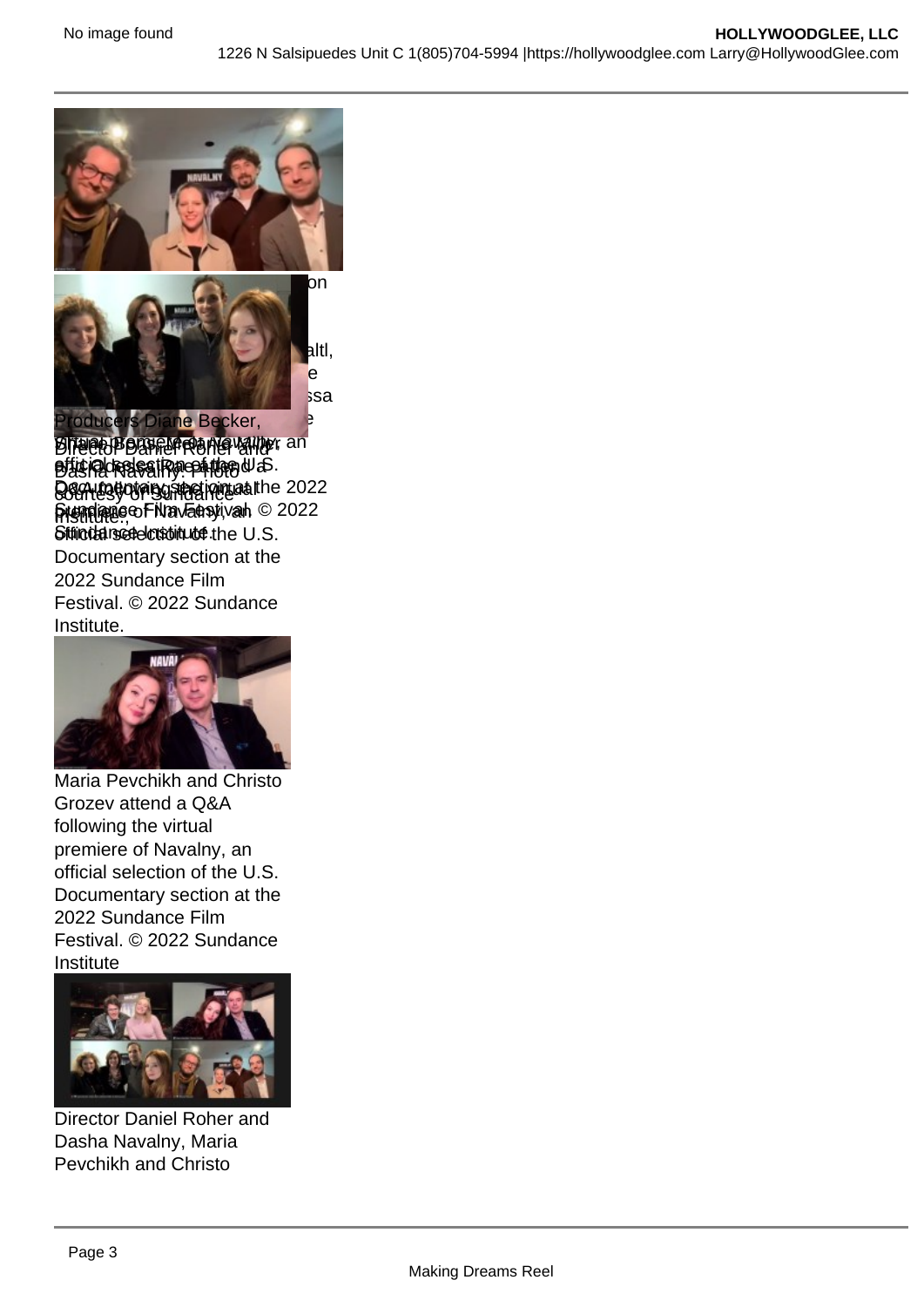Grozev, editors Langdon PageMaya Daisy Hawke and Edmund Stenson, director of photography Niki Waltl, producers Diane Becker, Shane Boris, Melanie Miller, and Odessa Rae attend a Q&A following the virtual premiere of Navalny, an official selection of the U.S. Documentary section at the 2022 Sundance Film Festival. © 2022 Sundance Institute.

[Check out these quotes from January](https://hollywoodglee.com/2022/01/25/sundance-grabs-history-with-novalny/navalny-director-daniel-roher/) 25th, 2022, Navalny panel (included below):

- DANIEL ROHER (Director) on the best case scenario this film could have on Navalny's release: "I want every single human being on the planet earth to know the name Alexei Navalny. I want that name to be associated with a grotesque injustice being perpetrated by the Russian state against a man who survived a murder attempt and then was arrested for merely surviving. I want there to be a global outrage and outcry because of Alexei's detainment, and I want people to stop doing business with the Russians, and I want there to be reasonable expectations for Navalny's release."
- CHRISTO GROZEV (subject/CEO Bellingcat) on how he wants the world to treat President Putin: "I want the whole world on a daily basis to be confronting President Putin and treating him in no way different than say the president of North Korea. This is not a civilized country, this is not a civilized establishment. Just think of the glaring irony that on the day of the release of the film that discloses how Alexei Navalny was poisoned by his government – his government branded him a terrorist. The people who are the terrorists brand him as a terrorist. This is something that

Daniel Roher, director of Navalny, an official selection of the U.S. Documentary section at the 2022 Sundance Film Festival. Courtesy of Sundance Institute. should sink in and be remembered by as many people as possible on a daily basis." MARIA PEVCHIKH (Executive Producer) on making the film accessible to Russians: "We are doing everything possible, and then a little bit more on top of it, to make it accessible to the Russian audience because we are convinced that they deserve it more than anybody else." DASHA NAVALNY (Subject/Alexei's Daughter) on how her family is doing: "we are doing good, considering everything. Our primary thinking with this movie coming out is that we want Alexei to be released. My dad is doing okay, but excited to see the movie if he ever gets to."